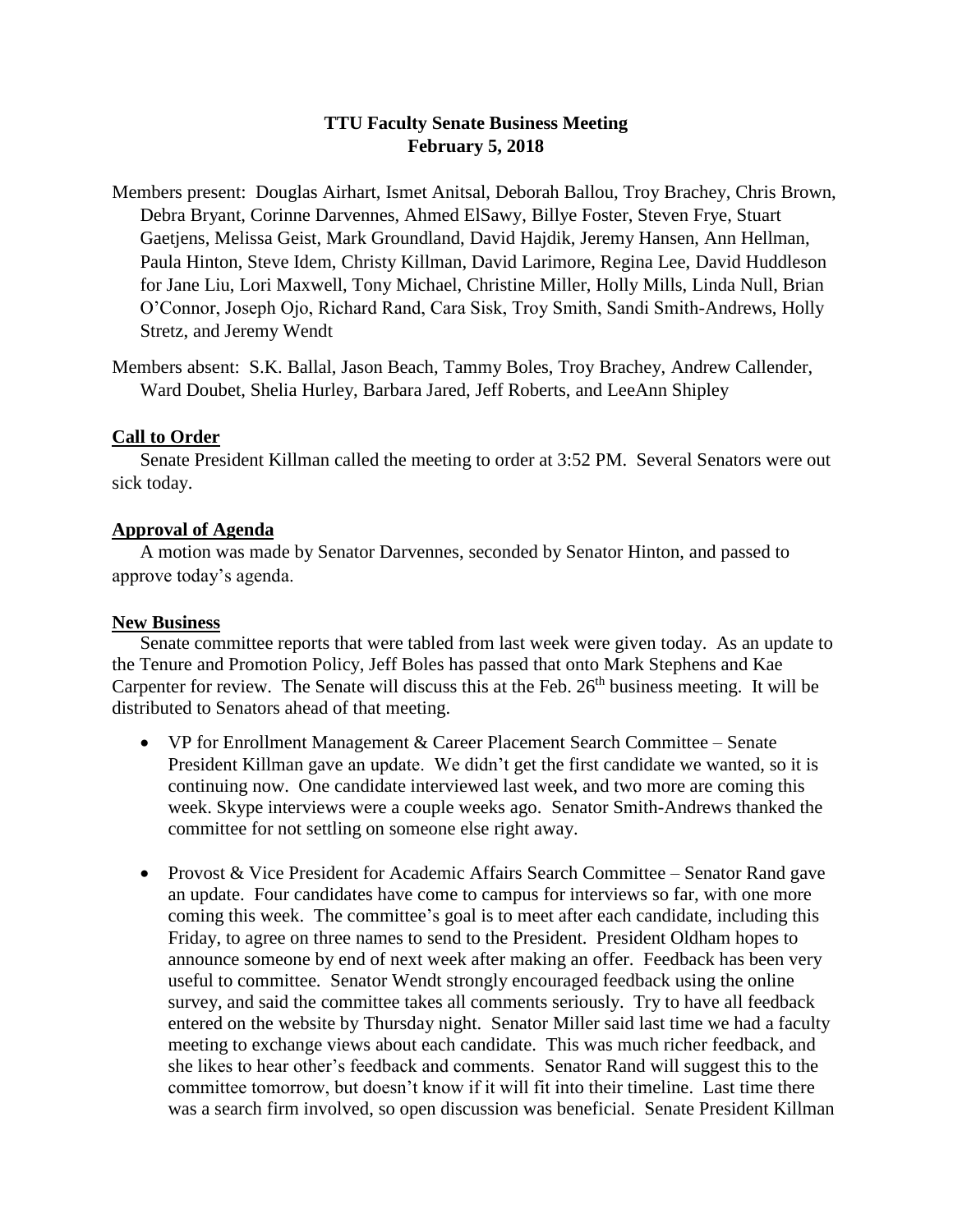is disappointed with our faculty for not showing up at the faculty open forums. The most attendance was 33 to hear a Provost candidate. Some people are afraid to speak up, and would rather enter comments online because they can remain anonymous. Senator Wendt encouraged everyone, and any one, to reach out to any faculty member on the search committee. Senate President Killman asked if she arranged to have an open forum to discuss the five candidates, how many would come. Senator Ballou thinks the auditorium is too big, so makes it look like we don't care since faculty don't fill it up. More faculty were expected to attend. Why aren't they coming? Some say the decision has already been decided, or that personal opinions don't matter. Senator Rand said this committee is a broad, well-functioning group that is led well. The committee members are following policy and procedures to the book. Committee members are not participating in the survey, so the survey responses really are the views of the faculty, staff and administrators. When the candidates meet with the committee, they discuss the role of the Provost, and that this position is not necessarily #2 in charge. Senator Geist said it was interesting that actually 4 of the 5 have connections to Tech and the President, but Senator Rand said this was not part of the decision process. Senate President Killman said when we were discussing doing this search without a using a search firm, she understood that personal qualified acquaintances were encouraged to apply. We need to trust the search committee to do their job, and trust each other. The committee has been concerned with getting a Provost the faculty are comfortable with, as this is their #1 priority. Faculty need someone they can trust and will follow, along with someone to serve the entire campus, with broad experience. The Search Committee members were thanked for all their efforts, as they have been working on this since September. Senator Larimore said he is bothered by three unranked names being given to President, and if the committee's work is done after submitting the final three.

- Evaluation Committee Holly Stretz said this committee has met, but is confused about the charter and roles of related committees. There have been numerous conversations since this committee was formed. Now there is a University committee, the Workload/ Evaluation and Compensation Committee, with Senate President Killman, and Senators Mills, Stretz, and Frye. It might be appropriate to suspend this committee for now, and concentrate on the University's committee in the meantime. The University committee has met twice and is split into three sub-committees: Strategic Planning Committee, Compensation Committee, and Workload Evaluation. The TTU Board of Trustees has asked us to look at other ways to reward merit than what we have now. The committee is currently collecting policies around the country dealing with work load. A high level policy will give more authority to departments and allow for more individuality. A report showing good forward progress is due in March.
- Communication Committee Senator Ballou passed out a document "Ideas for Communications with Faculty Colleagues" to all Senators. The five basic ideas include: 1. post agenda documents prior to meetings, and maybe have a listserv; 2. determine how each College's Senators prefer/plan to disseminate Senate business to their colleagues; 3. engage faculty colleagues; 4. communicate shared governance ideals; and 5. appoint or elect a Faculty Senate Communications Director to initiate and coordinate communications initiatives. In discussion, some Senators expressed concern over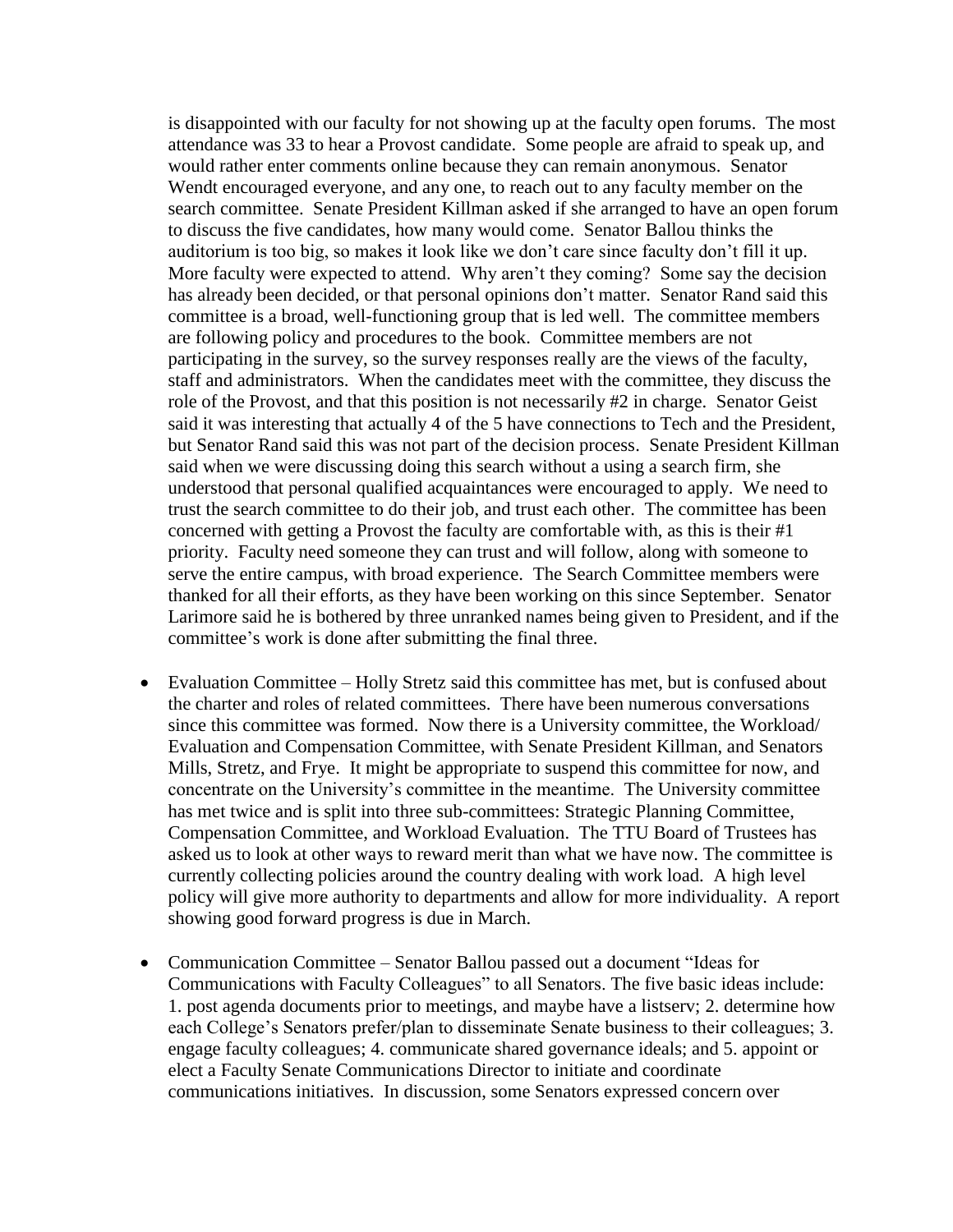recording the minutes of faculty without tenure. Senate President Killman told Senators to take this document back, make notes on it, we will discuss it next week again. Many liked the listserv idea. Senate is set up as representative governance, but to invite all is adding to inefficiency.

- Faculty Feedback (QCC) Committee Senator Darvennes said they have not had a chance to meet, as they just received information last week.
- Faculty Senate Policy & Procedures (Operating) Committee Nothing has been done yet, and won't be until officer job duties suggested by the Leadership Structure Committee are discussed and set.
- Leadership Structure Committee Senator Foster talked about the document listing officer duties, sent via email prior to this meeting. This is hope to improve efficiency through the hierarchy of Senate officers. The major suggestion is to add a President Elect/VP, who would also serve as parliamentarian, and a Past President position. We don't adhere to the agenda well, so there is a need for a structural adherence as enforcer by the President Elect. It would still be possible to have the President renew for one more year, and the same for the President Elect. Senator Lee suggested adding duties of maintaining the Senate website and sending approved documents to University Archives. This would be a three-year commitment, minimum, for the President Elect. There is always the risk of not being elected to another three-year term. Senate President Killman said this should help finding the next President by the nominating committee. This should make people at least consider serving. A motion and vote were postponed to the next business meeting.
- Appointment of Nominating Committee postponed until after vote on Leadership Structure Committee, hopefully next week.

## **Old Business**

Future meetings:

- A Faculty Senate business meeting will be next Monday, February 12, 2018 at 3:35 PM.
- The Faculty Senate meeting with the President is scheduled for Monday, February 19, 2018 at 3:35 PM with hard end time of 5:00 PM.
- The Senate will have another business meeting on Monday, February 26, 2018.

Investigation into Misconduct in Research (Fitzgerald)

Senate President Killman gave an update, and commended everyone on how we conducted the inquiry last week. Our resolution was sent to President the next day. He answered in a letter that was distributed by email on February 2, 2018. She explained the first part of this venture, and how it is multi-leveled and multi-faceted. First, Policy 780 was approved last fall, and will be followed. Hopes are to have some group re-evaluated and tightened this policy up a bit. Dr. Huo was asked to be the Research Integrity Officer by President Oldham. Senate President Killman will be meeting with Dr. Huo on Wednesday to discuss what will happen. All activity with Fitzgerald Co. is on hold. President Oldham is not going to make any statement until after the investigations are complete because it could prejudice the outcome. The resolution we